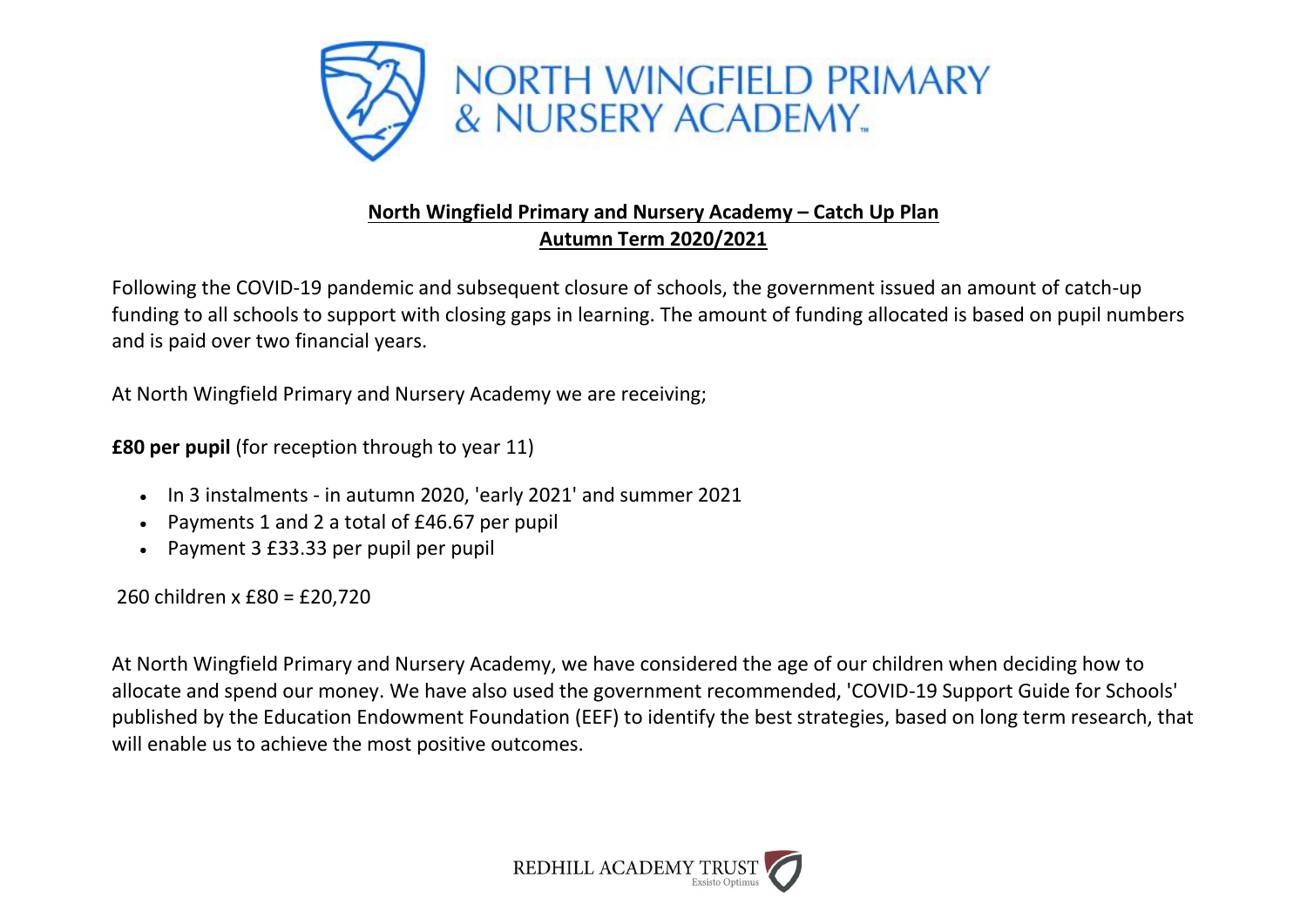| <b>Focus</b>                          | <b>Action</b>                       | <b>Success Criteria</b>                         | <b>Budget/How</b> |
|---------------------------------------|-------------------------------------|-------------------------------------------------|-------------------|
| <b>Phonics</b>                        | Additional Monster Phonics in the   | Pupils in Y2 will be ready and prepared for     | HLTA - CFI & CGi  |
| Children will have missed 6 months of | afternoon for targeted children.    | Phonics Screening test in the Autumn term       |                   |
| Phonics teaching and all phases of    |                                     | that was missed in June 2020.                   |                   |
| Monster Phonics will not have been    |                                     |                                                 |                   |
| taught, practiced and learnt. Gaps in |                                     | Phonics knowledge will develop further          |                   |
| knowledge will impact on future       |                                     | and be used and applied in reading and          |                   |
| learning, on reading ability and      |                                     | written work across the curriculum.             |                   |
| writing standards as well as with     |                                     |                                                 |                   |
| accessing the wider curriculum.       |                                     | Children will feel confident with familiar      |                   |
|                                       |                                     | staff to help, not only with transition into    |                   |
|                                       |                                     | new year group but also with assessing the      |                   |
|                                       |                                     | children at the start of this unique term.      |                   |
|                                       |                                     | Baseline Phonics assessments in early           |                   |
|                                       |                                     | September will establish individual pupil's     |                   |
|                                       |                                     | knowledge and understanding and                 |                   |
|                                       |                                     | teaching will be able to plan, prepare and      |                   |
|                                       |                                     | deliver interventions that are meaningful       |                   |
|                                       |                                     | to individuals and small groups of children     |                   |
|                                       |                                     | after school on a rota basis so that they still |                   |
|                                       |                                     | have access to a broad and balanced             |                   |
|                                       |                                     | curriculum.                                     |                   |
|                                       |                                     |                                                 | £415.20           |
|                                       | Purchase Monster Phonics - Magnetic | Children will feel supported in their           |                   |
|                                       | Letters                             | learning                                        |                   |
|                                       |                                     |                                                 |                   |

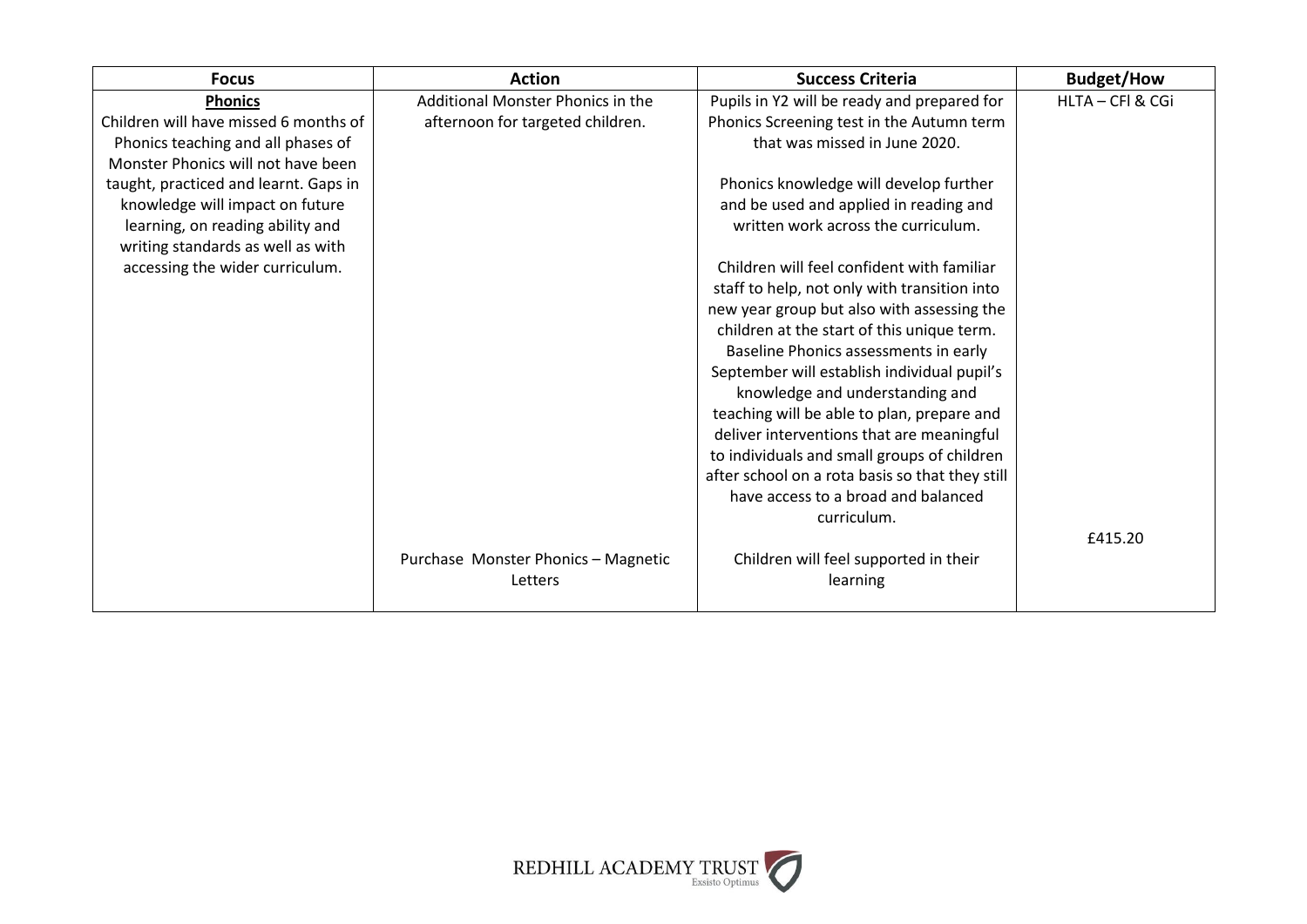| <b>Independence &amp; Fluency</b>      | Individual reading opportunities for all    | Assessments in reading in early September      |                    |
|----------------------------------------|---------------------------------------------|------------------------------------------------|--------------------|
| Individual, group and class reading    | children across the school.                 | will give baseline assessment for Reading      |                    |
| opportunities will have been missed    |                                             | on which interventions can be based and        |                    |
| by many throughout lockdown.           | Reading linked to Monster Phonics           | children will receive and develop their        | HLTA - CFI & CGi   |
| Confidence and competence to read      |                                             | reading accordingly and gaps in learning,      |                    |
| independently and fluently may have    | Paired Reading for targeted children on a   | knowledge and understanding will be            |                    |
| decreased and alongside this, the      | daily basis.                                | narrowed.                                      |                    |
| reading skills that are taught via the |                                             |                                                |                    |
| reading domains will not have been     | Opportunities to read in every lesson in    | More access to individual reading will take    |                    |
| accessed through home learning.        | order to develop fluency and independence   | place both in school for all pupils as well as |                    |
|                                        | in reading.                                 | after school for pupils who require extra      |                    |
|                                        |                                             | support.                                       |                    |
|                                        | Group reading sessions for selected groups  |                                                |                    |
|                                        | as an afternoon school intervention to work | Focus on reading in all lessons will develop   |                    |
|                                        | on the reading domains. $Y2 - Y6$           | vocabulary opportunities for all pupils.       |                    |
|                                        |                                             | Vocabulary and meaning of words will           |                    |
|                                        |                                             | develop, fluency of reading will increase      |                    |
|                                        |                                             | and comprehensions skills will deepen          |                    |
|                                        |                                             | allowing understanding of texts in all         |                    |
|                                        |                                             | subjects to improve.                           |                    |
|                                        |                                             |                                                |                    |
|                                        | Purchase PIRA reading tests                 | Track children's reading progress and          |                    |
|                                        |                                             | identify gaps.                                 | £1,113.00          |
|                                        |                                             |                                                |                    |
|                                        | Purchase Shine Reading Intervention         | Identify gaps from Pira reading test and       |                    |
|                                        |                                             | provide additional support/interventions       | £400               |
|                                        |                                             | to close gaps in Reading                       |                    |
| Writing                                | The previous teacher has identified the     | Quality of writing improves across the         | KS2 AHT & HLTA CFI |
| Pupils have fallen behind with their   | skills the children did not cover or master | school with more pupils achieving age          |                    |
| writing over the lockdown period and   | before the 'lockdown' and opportunities to  | related or above expectations in writing.      |                    |
| not been exposed to quality teaching   | learn and practice these have been built    |                                                |                    |
| of the different purpose for writing.  | into this year's planning.                  | Writing in the broader curriculum improves     |                    |
| They will need to opportunity to build |                                             | and aids knowledge and understanding of        |                    |
| up their stamina.                      | Writing small group intervention in the     | foundation subjects.                           |                    |
|                                        | afternoons for Y2 - 6 children to           |                                                |                    |

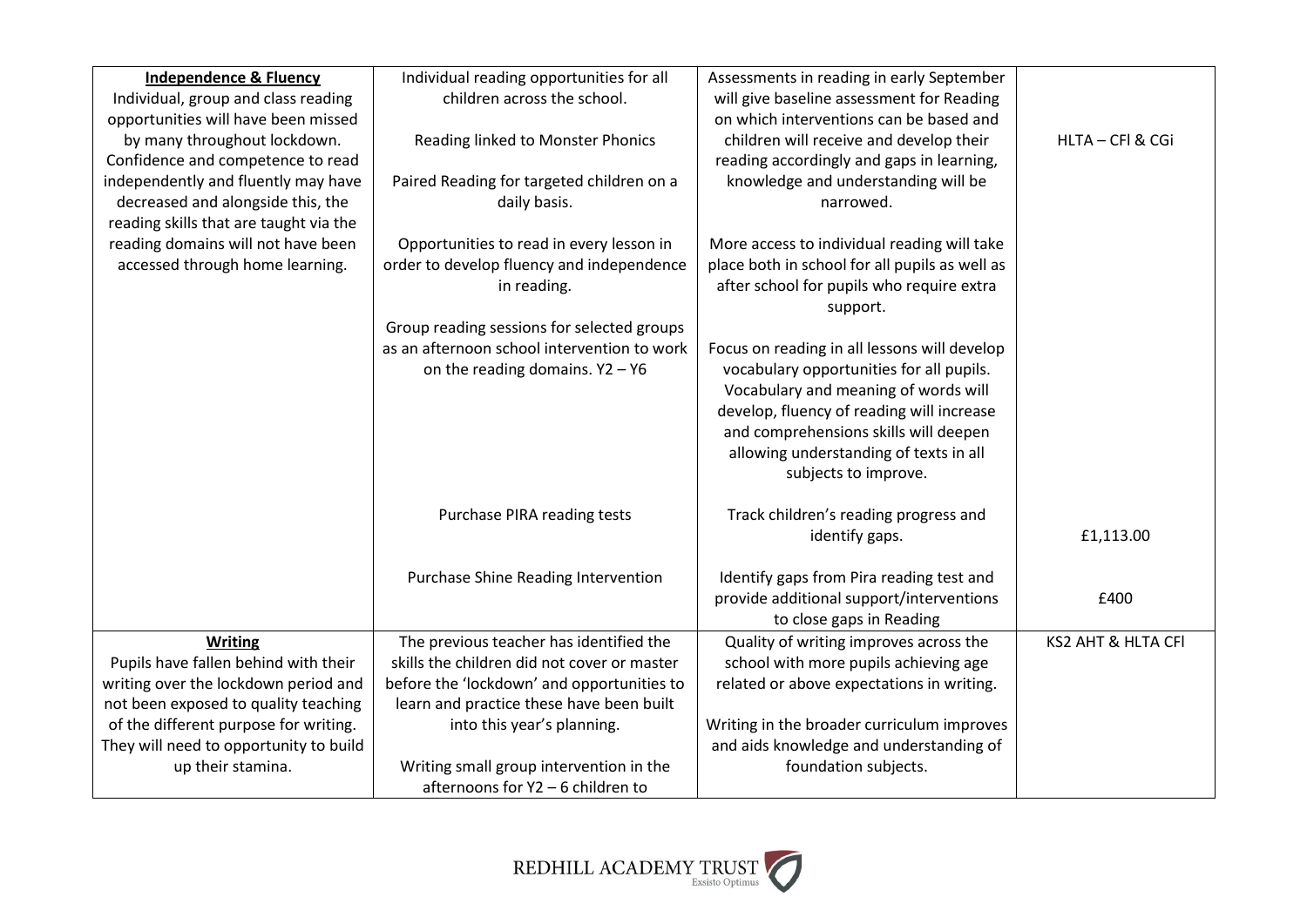|                                                                                                                                                                                                      | supplement class writing opportunities.<br>Focus on stamina                                                                                                                                                                                                                  | Confidence of the pupils increases in<br>writing.                                                                                                                                                     |                                                           |
|------------------------------------------------------------------------------------------------------------------------------------------------------------------------------------------------------|------------------------------------------------------------------------------------------------------------------------------------------------------------------------------------------------------------------------------------------------------------------------------|-------------------------------------------------------------------------------------------------------------------------------------------------------------------------------------------------------|-----------------------------------------------------------|
|                                                                                                                                                                                                      |                                                                                                                                                                                                                                                                              | Children are able to write at length.                                                                                                                                                                 |                                                           |
| <b>SPAG</b><br>Basic Skills knowledge and<br>understanding is not age related due<br>to missed learning throughout                                                                                   | Small group intervention in the afternoon<br>for Grammar and Punctuation assistance Y2<br>- 6 children.                                                                                                                                                                      | Gaps in knowledge and understanding of<br>punctuation, grammar and spelling are<br>narrowed.                                                                                                          | KS2 AHT & HLTA CFI                                        |
| lockdown. Presentation is not at the<br>expected standard.                                                                                                                                           | Spelling Shed interventions $- Y1 - 6$ children<br>in small groups to have extra taught spelling<br>lessons alongside class lessons.                                                                                                                                         | More pupils achieve age related or above<br>expectations in SPaG.                                                                                                                                     |                                                           |
|                                                                                                                                                                                                      | Additional handwriting sessions.                                                                                                                                                                                                                                             | Children are applying spelling, grammar<br>and punctuation knowledge to their<br>writing. Improved presentation across the<br>school.                                                                 |                                                           |
| <b>Maths</b><br>Times tables progressions has been<br>halted due to lockdown and<br>children's knowledge and<br>understanding of the times tables for<br>their year group not known or<br>understood | Use of Times Tables Rockstars to assist in<br>teaching of tables and practice at home.<br>Weekly competitions to be set up by class<br>teachers for the children to complete at<br>home.                                                                                     | Times tables learnt for each year group and<br>used in daily maths lessons to assist in the<br>development of fluency and reasoning in<br>maths.<br>Pupils more confident with times tables.          | <b>National Tutoring</b><br>Programme<br>HLTA-CGi         |
|                                                                                                                                                                                                      |                                                                                                                                                                                                                                                                              | Year group competitions actively played at<br>school and at home.                                                                                                                                     |                                                           |
| <b>Maths</b><br>Number and Place value<br>understanding is not at age related<br>levels due to missed teaching during<br>lockdown                                                                    | The previous teacher has identified the<br>skills the children did not cover or master<br>before the 'lockdown' and opportunities to<br>learn and practice these have been built<br>into this year's planning The previous<br>teacher has identified the skills the children | Understanding and ability to apply<br>knowledge and skills of place value and<br>number lead to age related expectations<br>and above being met in maths.<br>Reasoning and fluency in maths increases | <b>National Tutoring</b><br>Programme<br>HLTA - CFI & CGI |
| Different areas focused on<br>throughout.                                                                                                                                                            | did not cover or master before the<br>'lockdown' and opportunities to learn and<br>practice these have been built into this<br>year's planning                                                                                                                               | as a result of a better understanding of<br>number and place value.<br>Improved understanding of number bonds<br>and addition and subtraction facts for                                               |                                                           |

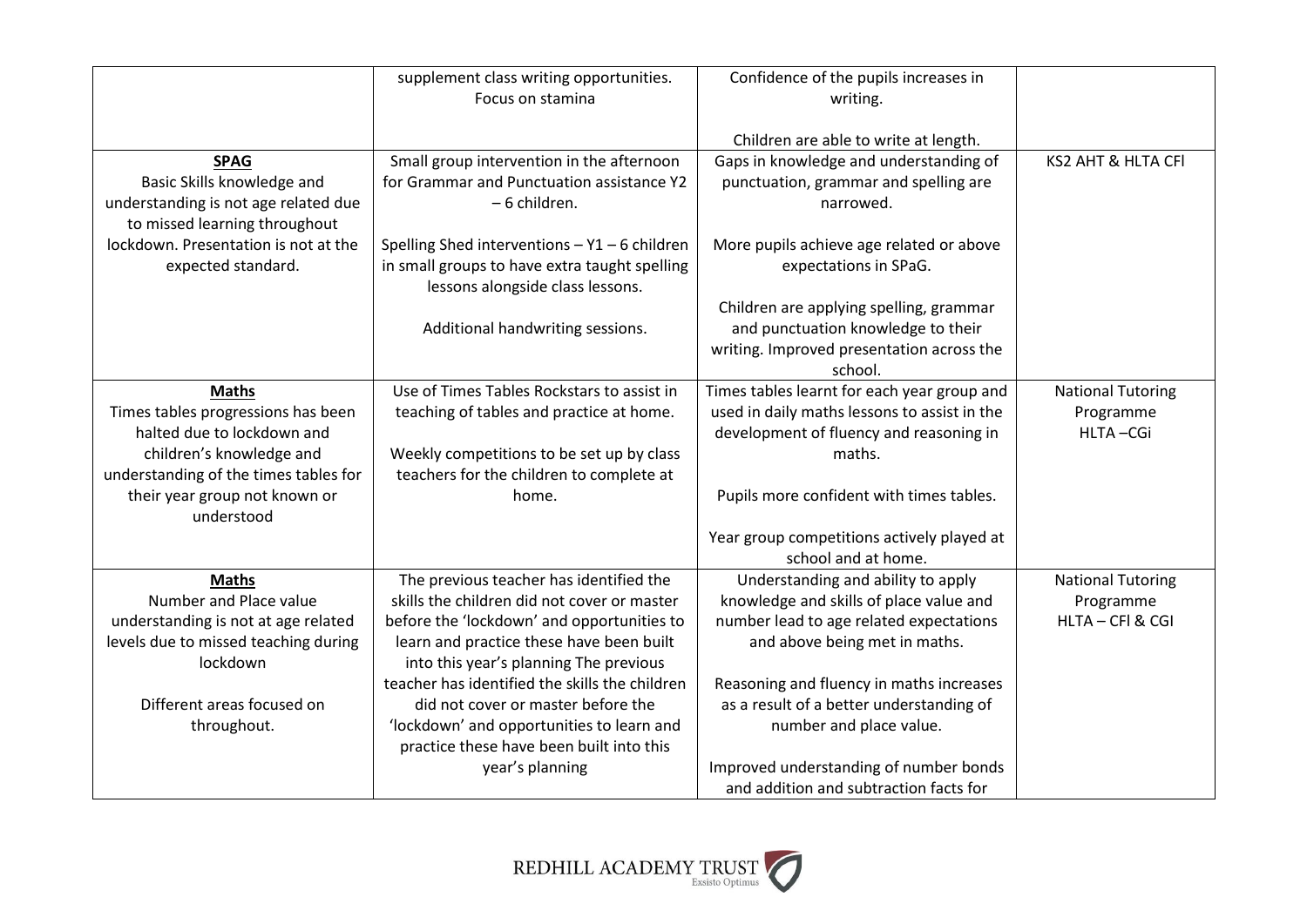|                                          | Interventions for place value and number                                                | Reception and Year 1. Gaps in Year 2 will<br>be addressed. |                   |
|------------------------------------------|-----------------------------------------------------------------------------------------|------------------------------------------------------------|-------------------|
|                                          | for all year groups both in school and after<br>school.                                 |                                                            |                   |
|                                          |                                                                                         |                                                            |                   |
|                                          | Support identified children in class.                                                   |                                                            |                   |
|                                          | Homework to supplement intervention                                                     |                                                            |                   |
|                                          | teaching will be set to develop knowledge                                               |                                                            |                   |
|                                          | and understanding further.                                                              |                                                            |                   |
|                                          | Staff will use the planning and resources                                               |                                                            |                   |
|                                          | created by White Rose Maths Hub to                                                      |                                                            |                   |
|                                          | supplement training and interventions.                                                  |                                                            |                   |
|                                          |                                                                                         |                                                            |                   |
|                                          | Pre teaching of mathematical areas.                                                     | Track children's mathematical levels and                   |                   |
|                                          | <b>Purchase Puma Maths Test</b>                                                         | identify gaps                                              | £1,113.00         |
|                                          |                                                                                         | Identify gaps and provide additional                       |                   |
|                                          | <b>Purchase Shine Intervention</b>                                                      | support/interventions to close gaps.                       | £400.00           |
|                                          |                                                                                         |                                                            |                   |
| <b>EYFS Language</b>                     | Apply to become part of the Nuffield Early<br>Language Intervention. The Nuffield Early | Improved oral language skills.                             | <b>EYFS Staff</b> |
| Many of the Reception children have      | Language Intervention (NELI) is 20 week                                                 | Improved outcomes in reading for                           |                   |
| not attended nursery since March         | evidence-based oral language intervention                                               | Reception children.                                        |                   |
| 2020 and as a result have weaknesses     | for individual/small groups of children in                                              |                                                            |                   |
| in their oral language skills which will | nursery and reception who show weakness                                                 |                                                            |                   |
| impact on their reading.                 | in their oral language skills and who are                                               |                                                            |                   |
|                                          | therefore at risk of experiencing difficulty                                            |                                                            |                   |
|                                          | with reading (EEF recommended). Key staff                                               |                                                            |                   |
|                                          | to attend training. TAs to deliver over 30                                              |                                                            |                   |
|                                          | weeks in groups of three to four children.                                              |                                                            |                   |